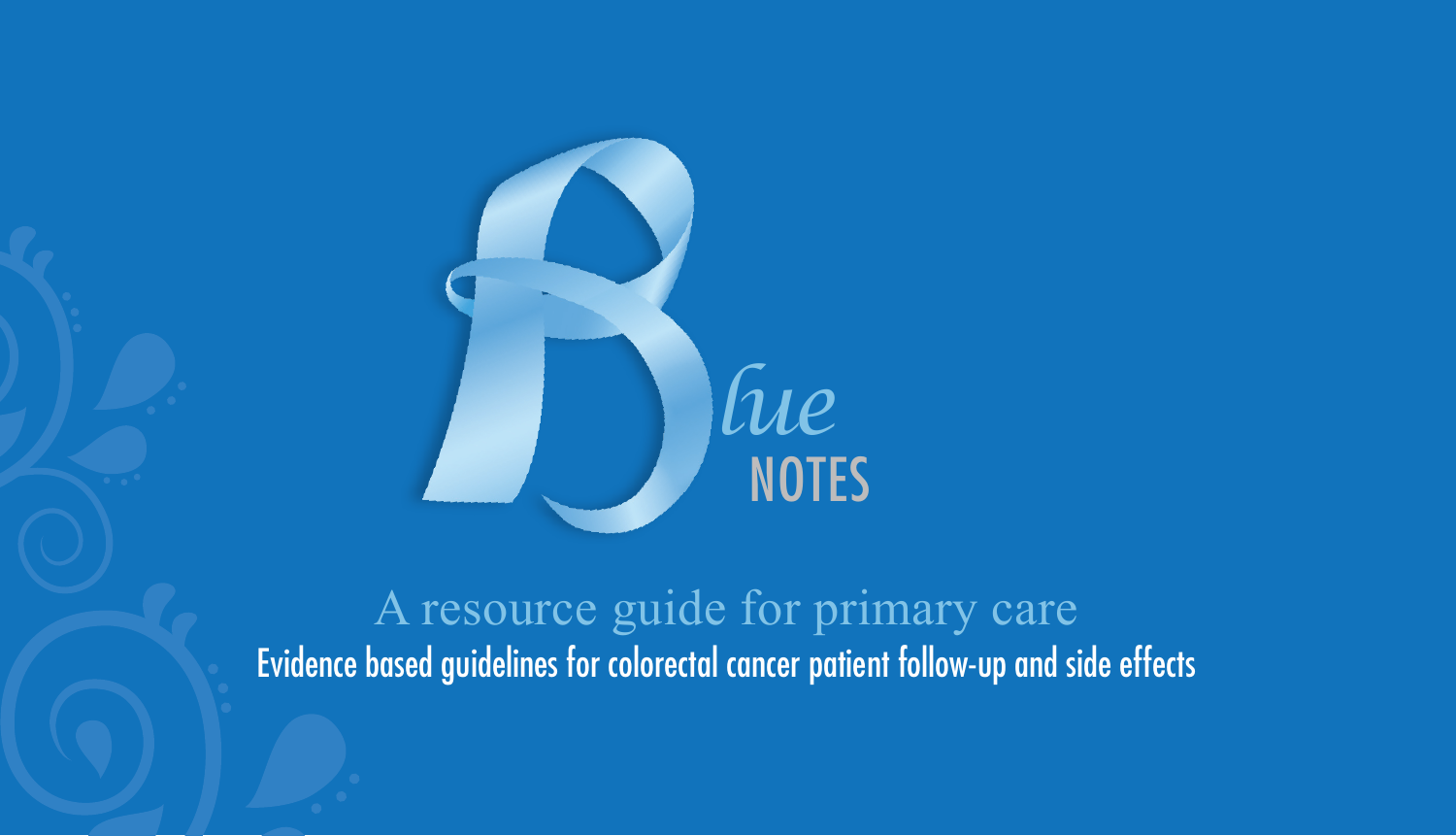## Definition of Stages

### STAGE II

All patients with a malignancy that has invaded through the muscularis propria into pericolic fat or through the serosa with or without invasion into surrounding organs (T3 / T4) without involvement of metastasis to their lymph glands or distant organs.

#### STAGE III

All individuals, regardless of their tumour stage, with evidence of metastasis in their lymph glands without involvement of distant organs.

The program is **NOT** intended for patients who have Stage I or Stage IV disease. By definition this includes:

#### STAGE I

All patients who have cancer that has not invaded through the submucosa (T1) or the muscularis propria (T2) with negative lymph nodes.

#### STAGE IV

All patients who have cancer that has demonstrated metastasis to distant organs.

This program applies to all patients with colon or rectal cancer treated with curative intent with STAGE II or III disease. The guidelines are intended to be applied to cases where patients are believed to be candidates for further treatments in the event of loco-regional or distant recurrence. While surveillance may provide reassurance to patients and identify recurrent disease amenable to curative interventions, it also creates stress and anxiety for patients, and morbidity secondary to investigations required to confirm a diagnosis and earlier identification of disease that is NOT amenable to cure. It is recommended there is discussion with patients to ensure a full understanding of the benefits and risks of surveillance before submitting themselves to rigorous follow up.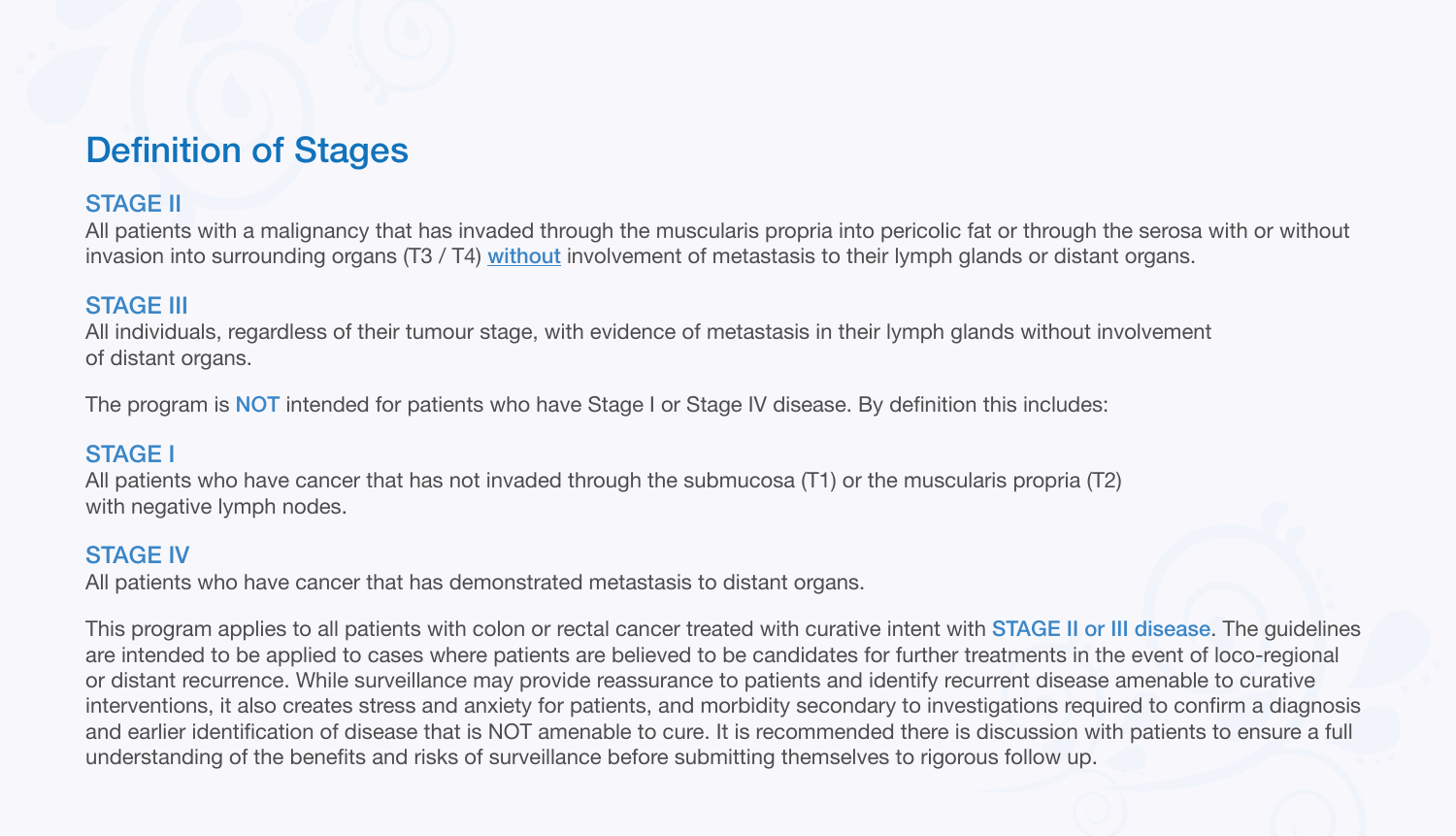| <b>Surveillance Guidelines</b>          | ś<br><b>Section 1</b>                       |
|-----------------------------------------|---------------------------------------------|
| <b>History and Physical</b>             | <b>Section 2</b>                            |
| <b>General Guidelines</b>               | <b>Section 3</b><br>ەء.<br>ئ                |
| <b>General Symptom Management</b>       | <b>Section 4</b>                            |
| <b>Psychosocial Concerns</b>            | <b>Section 5</b>                            |
| <b>Ostomy Concerns and Resources</b>    | <b>Section 6</b>                            |
| <b>Surgery Symptom Management</b>       | <b>Section 7</b>                            |
| <b>Medication Symptom Management</b>    | <b>Section 8</b>                            |
| <b>Radiation Symptom Management</b>     | This material cannot be<br><b>Section 9</b> |
| <b>Secondary Prevention Counselling</b> | <b>Section 10</b>                           |

This material cannot be copied, reproduced, manufactured or disseminated in any for instructions commercial conditions of the condition of the South West Regional Cancer Program.<br>Without express written permission from the South West Regional Cancer Program. without express written permission from the South West Regional Cancer Program.

Table of Contents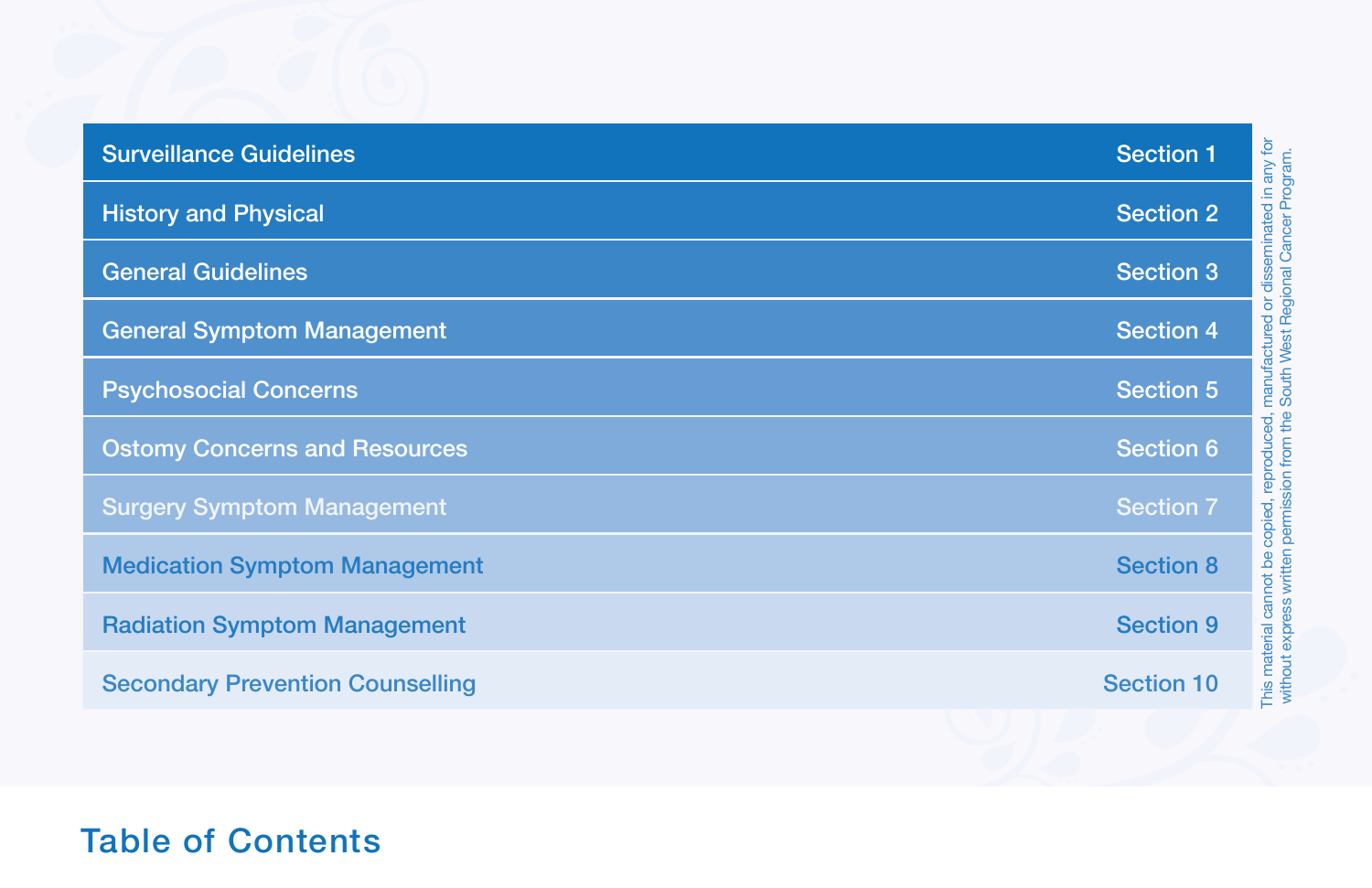| <b>Evaluation</b>                         | Recommendation                                                                                                         | <b>Recommended Frequency</b>                                                                                                                                                                                                                               |
|-------------------------------------------|------------------------------------------------------------------------------------------------------------------------|------------------------------------------------------------------------------------------------------------------------------------------------------------------------------------------------------------------------------------------------------------|
| Physical examination,<br>history, and CEA | A medical history and physical examination<br>along with the laboratory test of CEA<br>should be performed             | Every 6 months for 5 years                                                                                                                                                                                                                                 |
| <b>Abdominal imaging</b>                  | Abdominal CT scan is preferred or US if<br>CT is difficult to access                                                   | Annually for 3 years                                                                                                                                                                                                                                       |
| <b>Pelvic imaging</b>                     | Pelvic CT scan is recommended if the primary<br>tumour was located in the rectum or US if<br>CT is difficult to access | Annually for 3 years                                                                                                                                                                                                                                       |
| <b>Chest imaging</b>                      | Chest CT scan is recommended or CXR if CT is<br>difficult to access                                                    | Annually for 3 years                                                                                                                                                                                                                                       |
| Colonoscopy                               | Surveillance colonoscopy is recommended                                                                                | At 1 year following surgery; the frequency<br>of subsequent surveillance colonoscopies<br>should be dictated by the findings of the<br>previous one, but generally should be<br>performed every 5 years, if the findings<br>of the previous one are normal |
| *Sigmoidoscopy                            | Surveillance for rectal cancer treated<br>without radiation                                                            | Every 6 months for 5 years                                                                                                                                                                                                                                 |

# Surveillance Guidelines and Section 1 and Section 1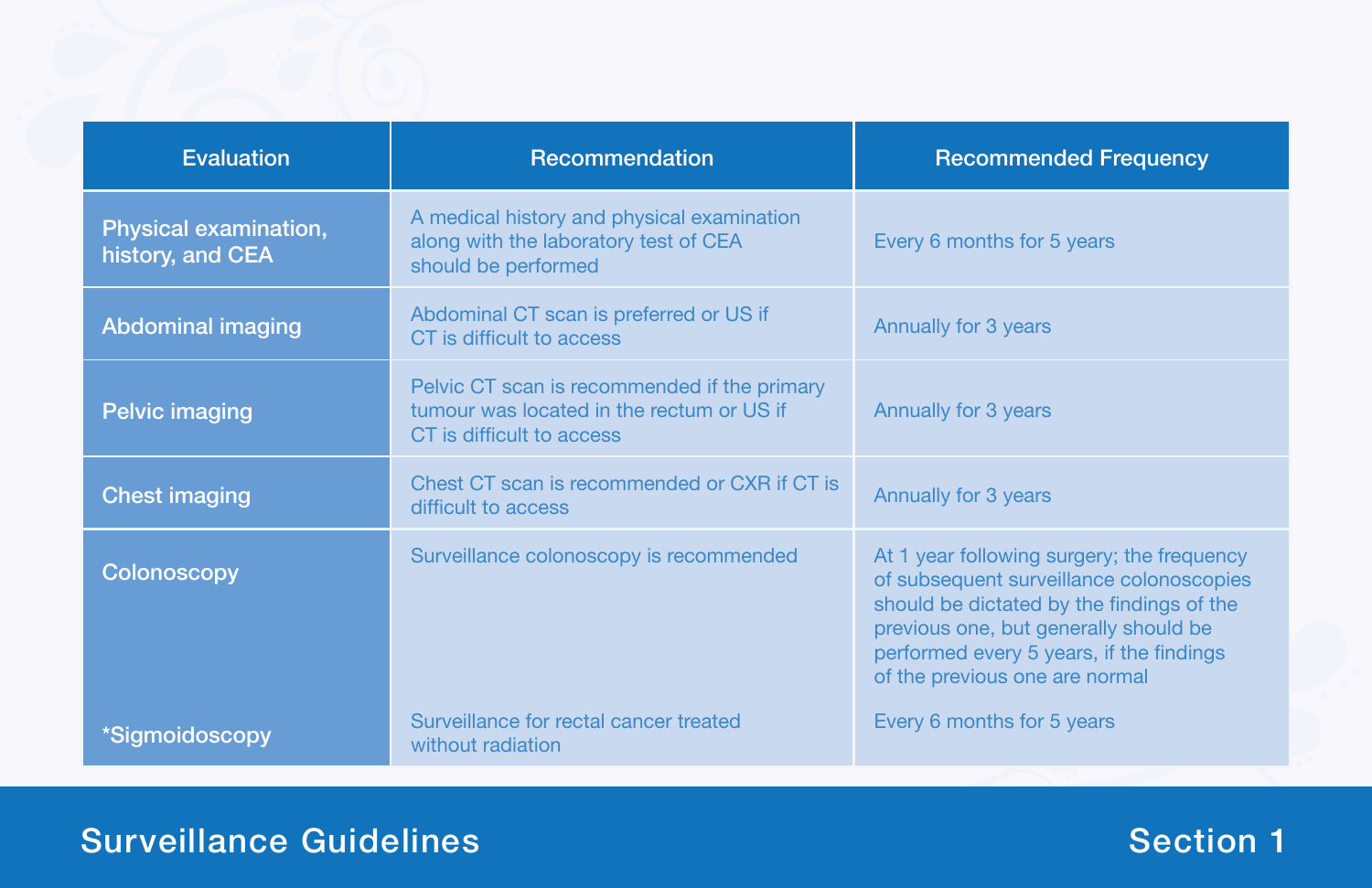History and physical exam should focus on symptoms of local or distant disease. Frequent sites of metastasis include liver, lung, and bone.

### The history should include asking about:

- Bowel, bladder and sexual function with rectal cancer patients
- Unexplained weight loss / GI complaints, abdominal ascites
- Fatigue
- New onset bone pain
- New headaches, or other neurological symptoms

### The physical exam should include:

- Abdominal exam including palpation and scar examination
- **•** Examine inguinal nodes for rectal cancer
- Respiratory and cardiovascular assessment
- Rectal exam annually and more frequently as needed
- Assessment for pallor and palpable lymphadenopathy
- Abdominal examination paying particular attention to scar and new onset of mass lesions or organomegaly

## History and Physical Anti-Section 2 and 2 and 2 and 2 and 2 and 2 and 2 and 2 and 2 and 2 and 2 and 2 and 2 and 2 and 2 and 2 and 2 and 2 and 2 and 2 and 2 and 2 and 2 and 2 and 2 and 2 and 2 and 2 and 2 and 2 and 2 and 2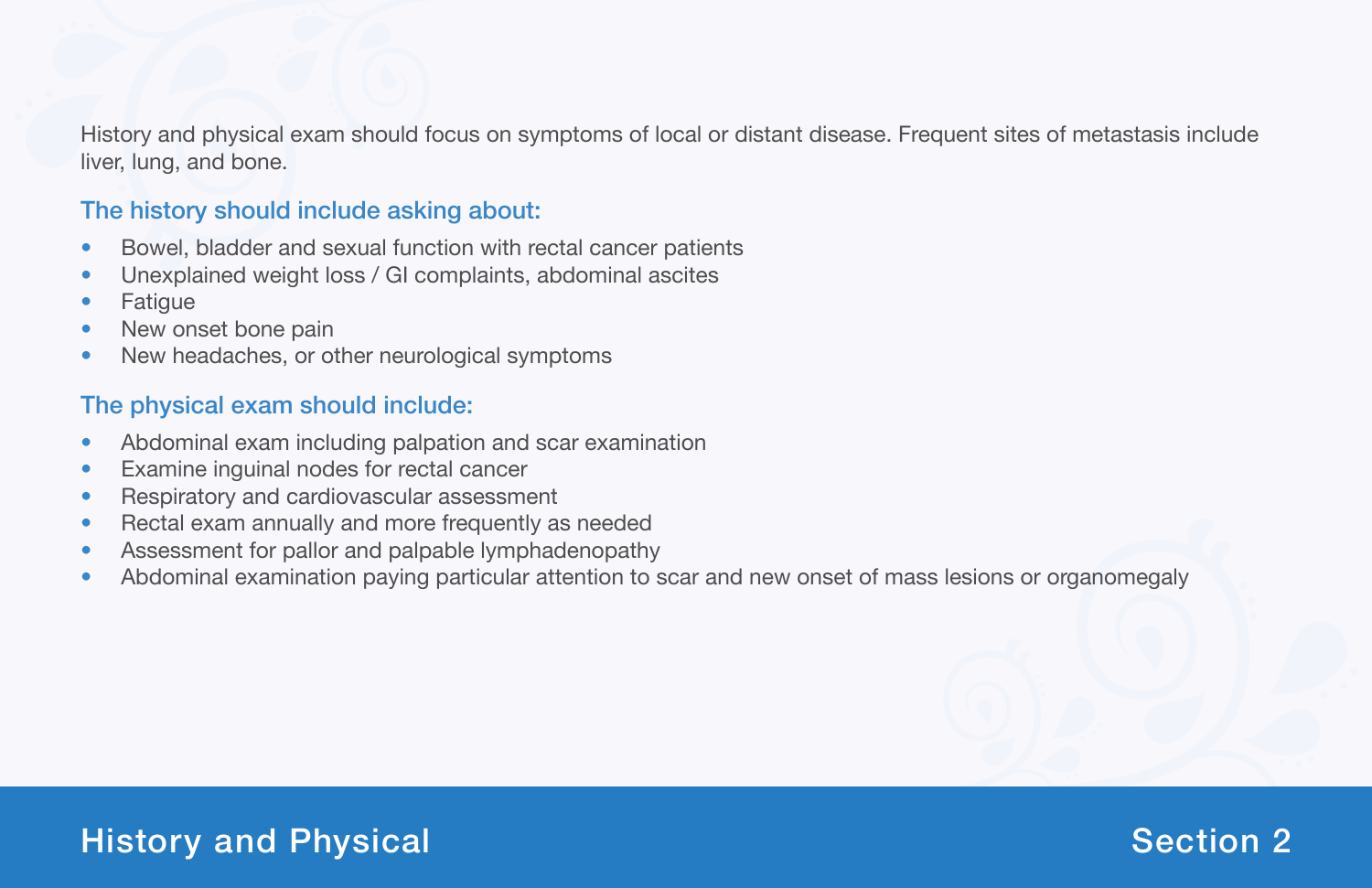#### Any new or persistent or worsening symptoms warrant the consideration of a recurrence, especially:

- Vague constitutional symptoms such as:
	- Fatigue
	- **Nausea**
	- Bloating
	- Unexplained weight loss
- Headaches or other neurological symptoms
- Abdominal pain
- Dry persistent cough
- New nodules or masses

### Signs and symptoms specific to rectal cancer include:

- Pelvic pain
- **•** Sciatica
- Difficulty with urination and / or defecation
- Difficulty with sexual function may exist immediately post-operatively. Deterioration after 6-12 months may be the result of recurrence

### \*\*All signs and symptoms for colon cancer also apply to rectal cancer patient follow up.

## General Guidelines and Section 3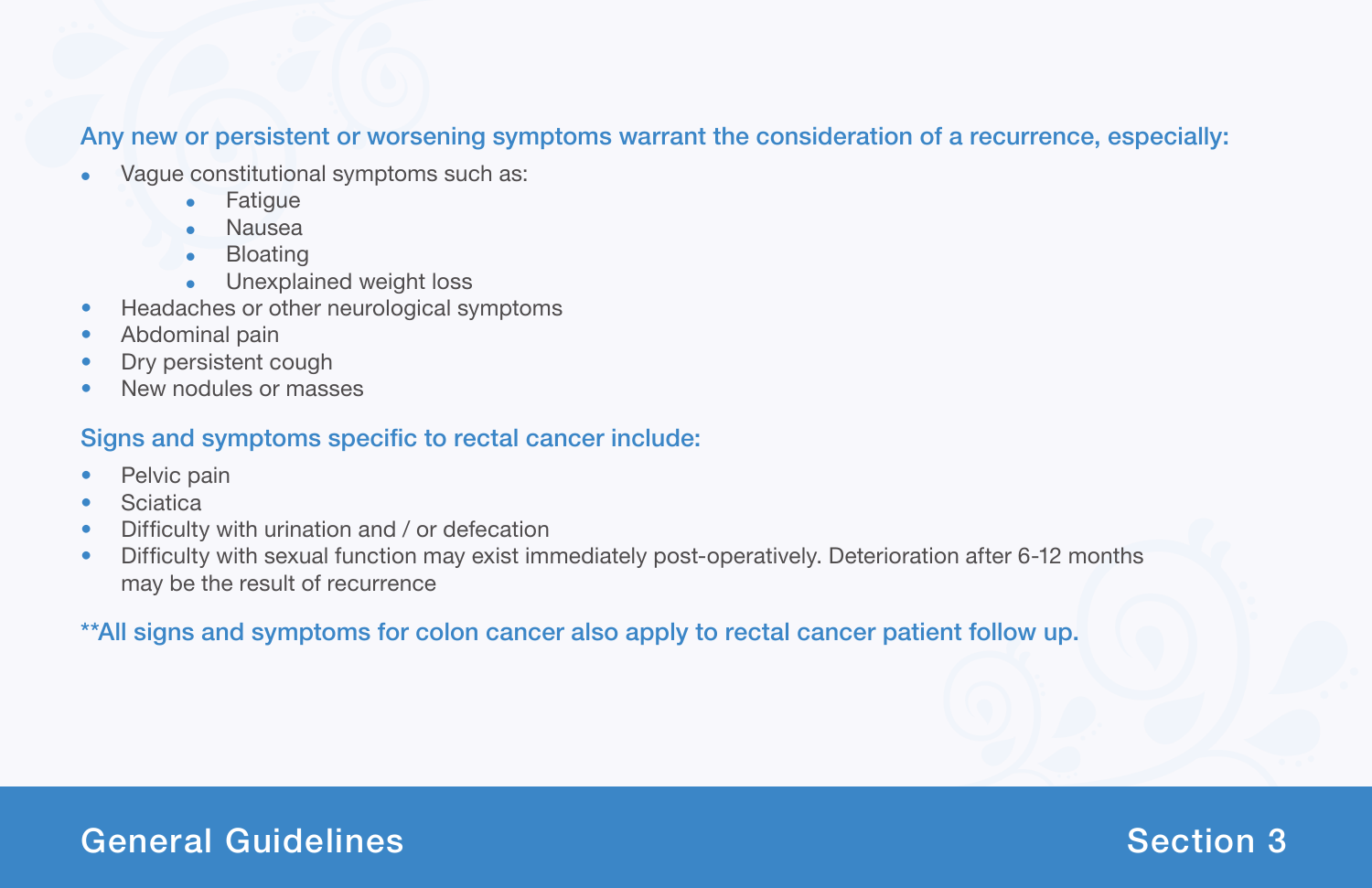Fatigue is a very common side effect of cancer treatment.

### Recommendations:

• The only proven intervention for benign fatigue is exercise. Fatigue improves with time; if it persists longer than 6 months post treatment, other causes such as those listed below should be ruled out

### More serious cancer or cancer treatment-related causes can include:

- Thromboembolic events
- Recurrence of cancer
- Changes in heart function related to chemotherapy

### Refer the patient back to the cancer program for management of these issues.

#### Fax number: 1-888-509-4484 or 519-685-8664

More information about cancer fatigue: http://www.cancerview.ca/idc/groups/public/documents/webcontent/manage\_cancer\_fatigue.pdf

## General Symptom Management National Section 4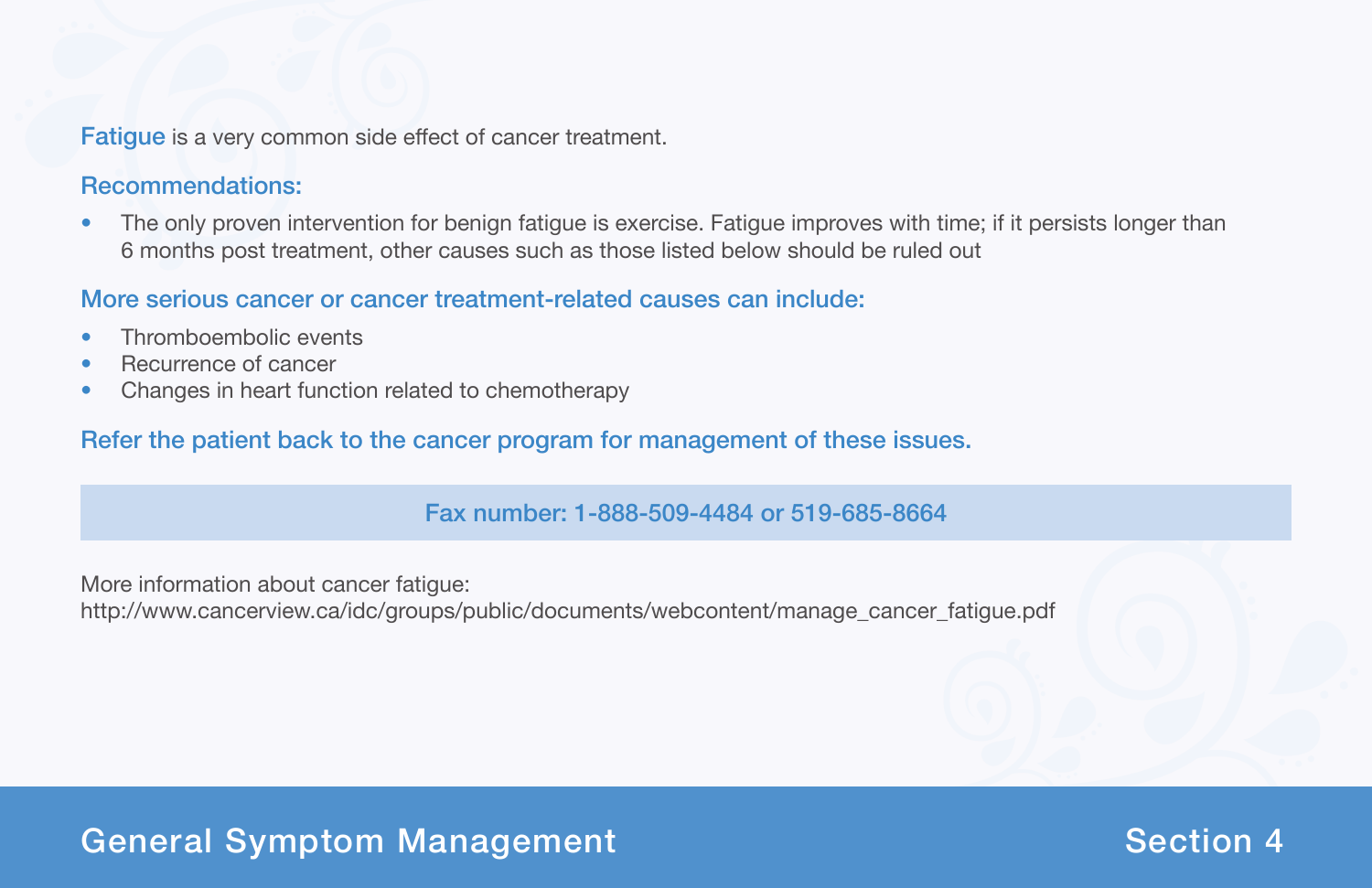Psychosocial Concerns may include anxiety / depression, fear of recurrence, relationship concerns, body image, genetic risk, spirituality and other specific issues. Some family practitioners may wish to use a quick screening tool to identify any concerns that emerge post treatment. In some cases, multiple vague physical symptom complaints may be an indicator of poor post-treatment psychological adjustment.

### Recommendations:

- Rule out underlying physical diagnosis
- Treat anxiety or depression
- Antidepressants such as citalopram and escitalopram have the potential to interact with 5HT3 antiemetics like granisetron and ondansetron and cause a prolongation of the QT interval. This is relevant for patients on chemotherapy
- Non pharmacological resources include referral to counselling or psychotherapy, relaxation training, cognitive behavioural therapy, supportive-expressive therapy, or psycho-educational interventions

### Contacts:

London Regional Cancer Program – Supportive Care Program Assessment and referral to community resources: 519 685-8622

### Community counselling agencies and other resources:

| Day Counselling                    | 519 434-0077 | <b>Wellspring Support Network</b>    | 519 438-7379   |
|------------------------------------|--------------|--------------------------------------|----------------|
| <b>Family Counselling Services</b> | 519 433-0183 | Canadian Cancer Society Peer Support | 1-888-939-3333 |

More information about psychosocial support: http://www.colorectal-cancer.ca/en/find-support/living-with-cancer/

# Psychosocial Concerns Network is a section 5  $\sim$  Section 5  $\sim$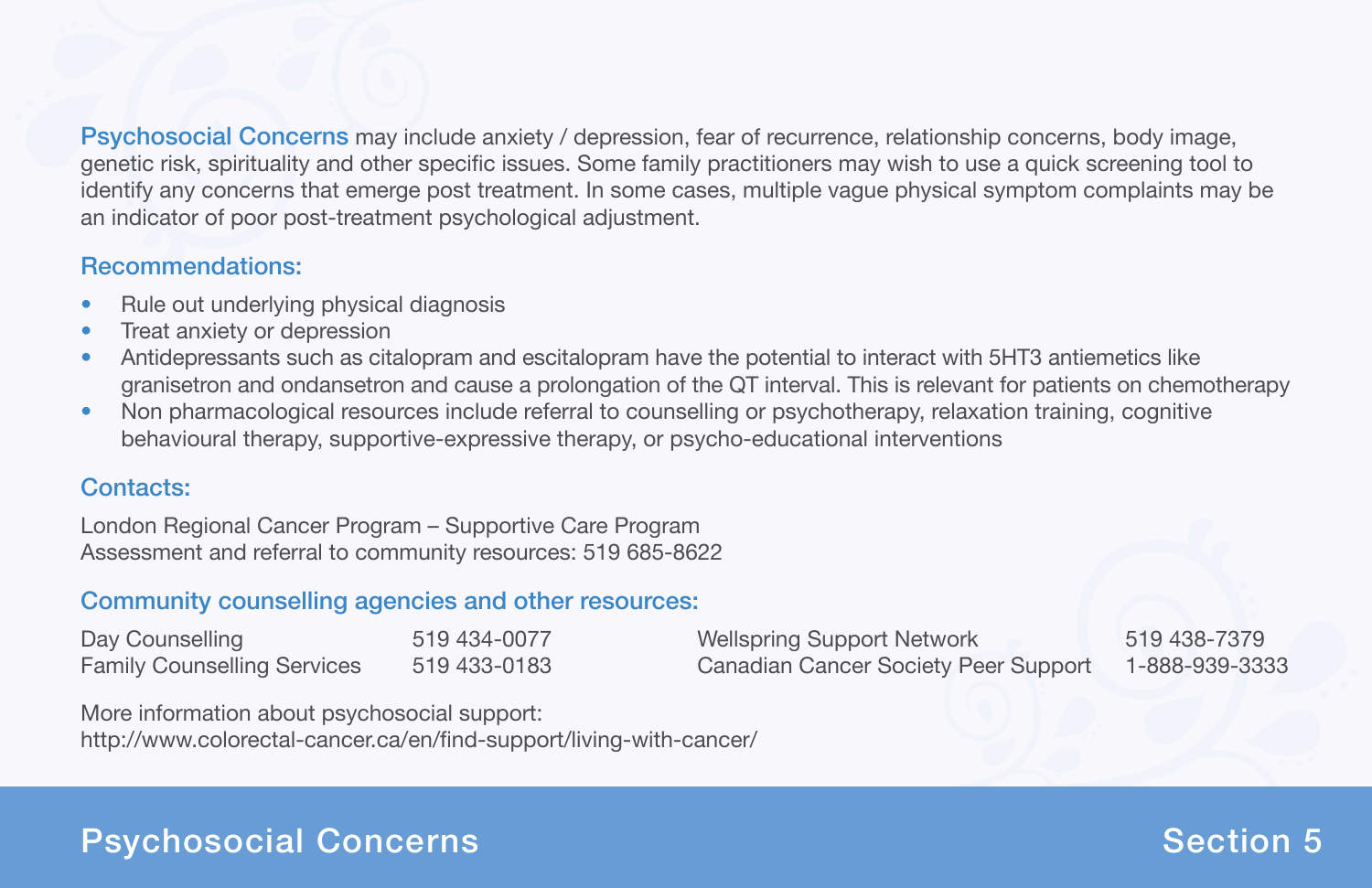### In patients who received ostomy, a lifestyle adjustment will be required.

### Peristomal Skin Complications

| <b>Complication</b>                   | <b>Cause / Description</b>                                                                                                                                                                                                                                             | <b>Treatment</b>                                                                                                                             |
|---------------------------------------|------------------------------------------------------------------------------------------------------------------------------------------------------------------------------------------------------------------------------------------------------------------------|----------------------------------------------------------------------------------------------------------------------------------------------|
| Radiotherapy-related<br>skin problems | Acute dermatitis with subsequent desquamation<br>(like sunburn). With higher levels of exposure,<br>skin may blister leaving eroded areas. Increase<br>in stoma output (diarrhea) as a result of<br>radiotherapy can indirectly result in peristomal<br>skin breakdown | Apply beclomethasone spray to peristomal<br>skin with each appliance change                                                                  |
| <b>Malignancy</b>                     | Patients who have had ostomy surgery for a<br>bowel malignancy may develop secondary<br>deposits within or around the stoma (probably<br>more common with adenocarcinoma of the<br>bowel). This may represent seeding of tumor<br>to the skin                          | Surgical: refer to the patient's<br>treatment surgeon<br>An Enterostomal Therapy nurse specialist<br>should be consulted for recommendations |
| * Irritant Dermatitis                 | Peristomal skin becomes reddened / discoloured<br>with loss of epidermal layer. The skin is<br>moist / macerated and may bleed                                                                                                                                         | Refer to an Enterostomal Therapy<br>nurse specialist                                                                                         |

## Ostomy Concerns and Resources and Section 6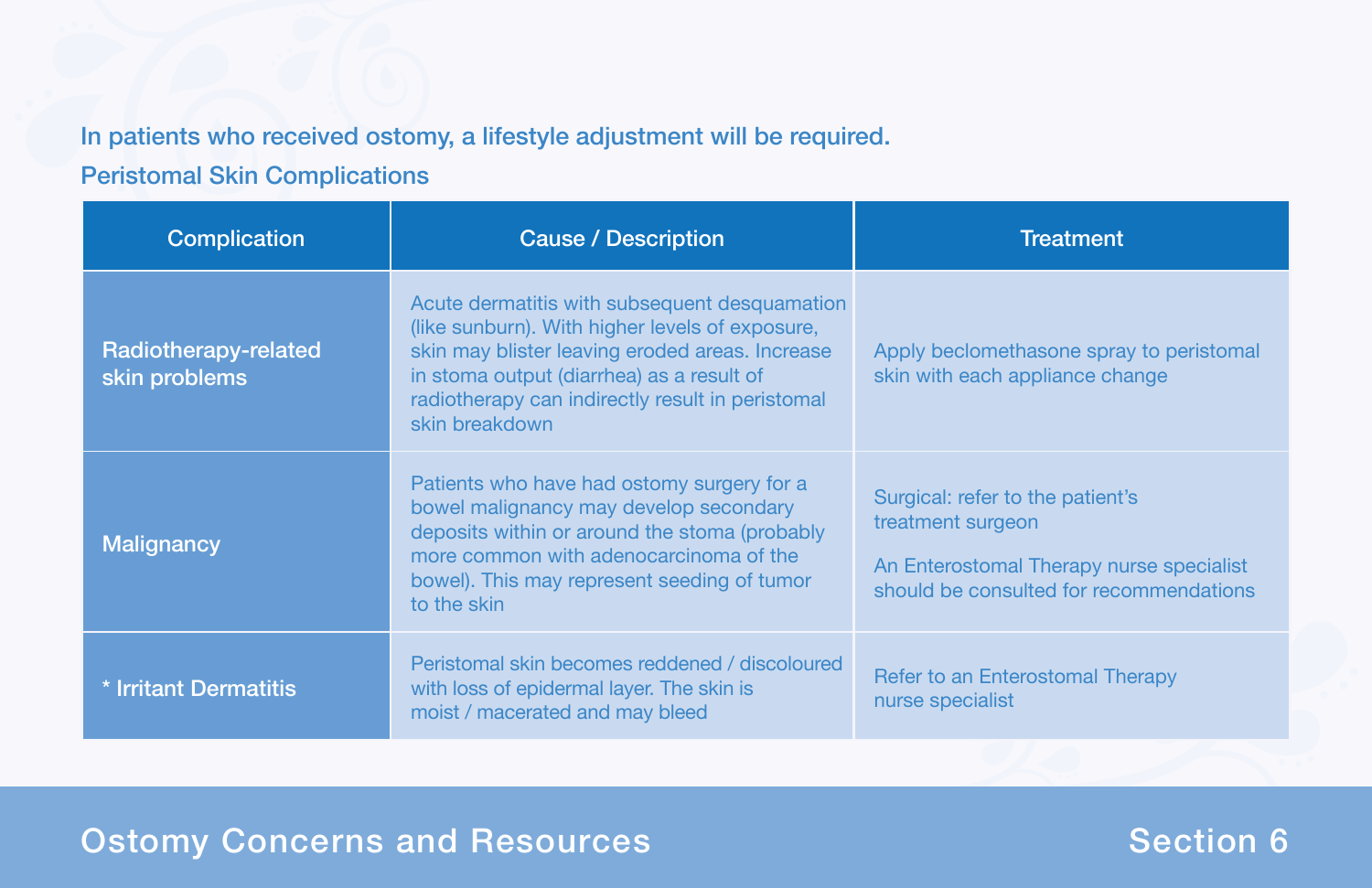| <b>Peristomal Complication</b>            | <b>Cause / Description</b>                                                                          | <b>Treatment</b>                                                                                                                                                                                                                                                                                                                                                                                                                                                          |
|-------------------------------------------|-----------------------------------------------------------------------------------------------------|---------------------------------------------------------------------------------------------------------------------------------------------------------------------------------------------------------------------------------------------------------------------------------------------------------------------------------------------------------------------------------------------------------------------------------------------------------------------------|
| * Contact (Allergic)<br><b>Dermatitis</b> | Red, irritated skin corresponding to the shape<br>of the adhesive contact surface                   | Follow-up with an Enterostomal Therapy<br>nurse specialist to ensure appropriate pouch<br>equipment, proper technique of application<br>and adequate care of stoma and peristomal<br>skin is taking place<br>Consider dermatology consult for patch<br>testing to determine allergen. Consider<br>topical antihistamine applied to peristomal<br>skin with each appliance change (Flonase<br>spray can be used in this manner and does<br>not inhibit appliance adhesion) |
| <b>Candidiasis</b>                        | Caused by a leaking / poorly fitting ostomy<br>appliance, heat / body perspiration,<br>denuded skin | Medline Arglaes Powder contains silver<br>which has a topical antifungal affect.<br>Lightly sprinkle on the area brushing away<br>loose powder. Apply with each appliance<br>change until resolved. Powder can be<br>purchased over-the-counter at ostomy<br>supply retailers                                                                                                                                                                                             |

# Ostomy Concerns and Resources and Section 6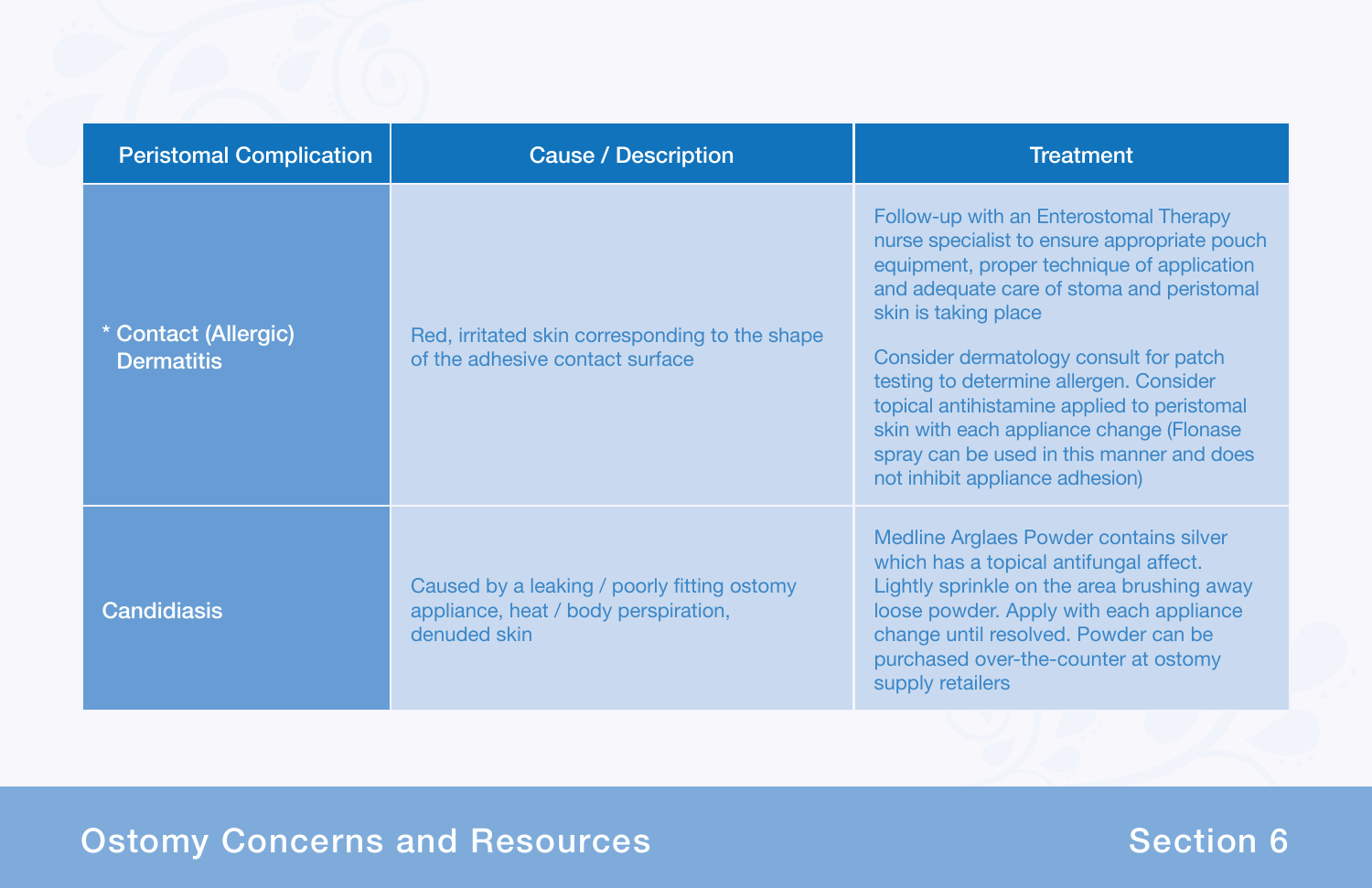\*Peristomal skin is highly susceptible to developing either irritant or contact dermatitis, as a result of the skin stripping with repeated appliance changes, intermittent contact with irritating stoma effluent, and the occluded / humid environment that the appliance creates which increases the risk of sensitization.

#### Please note:

These are some of the more common peristomal skin complications which may present in this patient population.

AVOID creams and ointments as the ostomy appliance barrier will not adhere. If these types of topical therapies need to be used, the appropriate dressing must be applied to provide a drier surface for appliance adhesion.

Ostomy wear time should be three days or more once a routine is attained post-op. Short wear times should mandate a review with the surgeon or hospital Enterostomal Therapist. Irritation of the skin or ulceration that causes severe pain or difficulty with appliance changes should also mandate a review.

## Ostomy Concerns and Resources Network Concerns and Resources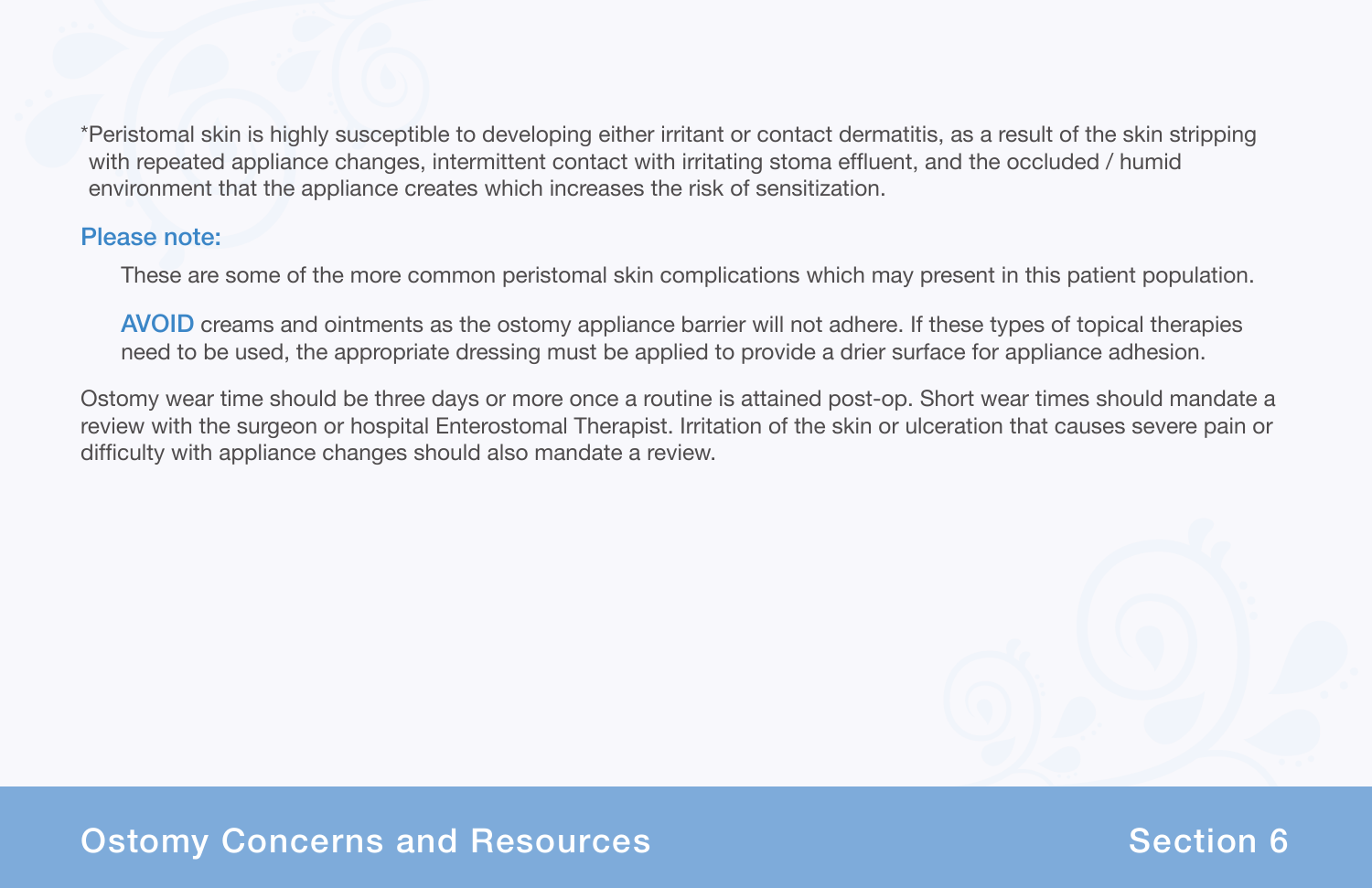#### General Ostomy Related Resources for Patients and Primary Care

Canadian Association for Enterostomal Therapy: Find an ET Nurse https://members.caet.ca/etfinder

UOAC Chapters www.ostomycanada.ca/chapters.htm

Crohn's and Colitis Foundation of Canada Toll Free: 1-800-387-1479 www.ccfc.ca

Canadian Society of Intestinal Research Toll free: 1-866-600-4875 www.badgut.com Email: info@badgut.com

ConvaTec Canada http://www.convatec.ca

### Financial Resources

#### Assistive Devices Program (ADP)

Any resident of Ontario who has a valid health card issued in their name and has a permanent ostomy can apply for funding. ADP provides \$600 annually in two installments and \$800 annually if receiving Ontario Works (OW), Ontario Disability Support Program (ODSP), or Assistance to Children with Severe Disabilities (ACSD). ADP will fund a maximum of two ostomies. The ADP application form can be found at:

http://www.health.gov.on.ca/en/public/programs/adp/adp\_fm.aspx

#### Disability Tax Credit Certificate

Individuals with an ostomy may be eligible for this tax credit. The form number is T2201 and can be found online at: http://www.cra.gc.ca/disability

The form will need to be completed by a physician. The form can be completed anytime throughout the year.

Familial Gastrointestinal Cancer Registry Phone: 1-416-586-4800 Ext. 8334

IDEAS (Intestinal Disease Education and Awareness Society) Phone: 604-255-9606 Email: info@IDEAS-NA.com

Coloplast Canada http://www.coloplast.ca

Hollister Canada http://hollister.com/canada

Argyle Medical Distributors Inc. http://www.argylemedical.com

# Ostomy Concerns and Resources Network Concerns and Resources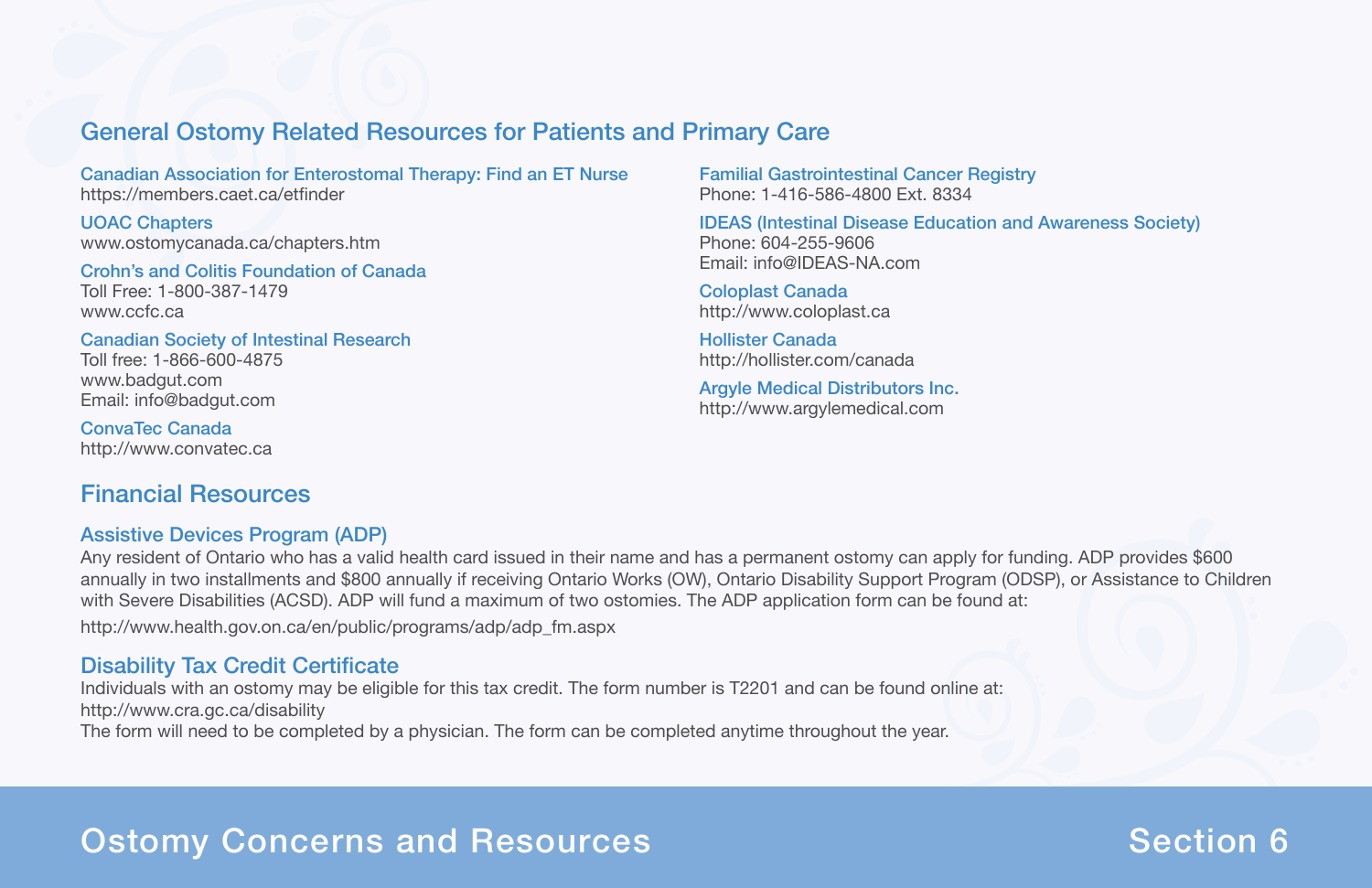| <b>Symptoms Related to Surgery</b>                          | <b>Recommendations for Management</b>                                                                                                                                      |
|-------------------------------------------------------------|----------------------------------------------------------------------------------------------------------------------------------------------------------------------------|
| Frequent and / or urgent bowel movements<br>or loose bowels | If conservative manoeuvres such as diet, fibre and Imodium are not<br>working, refer back to the surgeon<br>For patients with terminal ileum resection, try Cholestyramine |
| Gas and / or bloating                                       | Diets high in soluble fibre can cause excessive gas and bloating<br>These symptoms usually improve with time and changes to the diet                                       |
| <b>Incisional hernia</b>                                    | Refer back to surgeon<br>Patient can use a hernia belt / binder                                                                                                            |
| Increased risk of bowel obstruction                         | Seek medical attention if patient presents with:<br>Crampy abdominal pain, nausea and vomiting<br>Inability to pass gas or have a bowel movement                           |

# Surgery Symptom Management Nation 2008 Section 7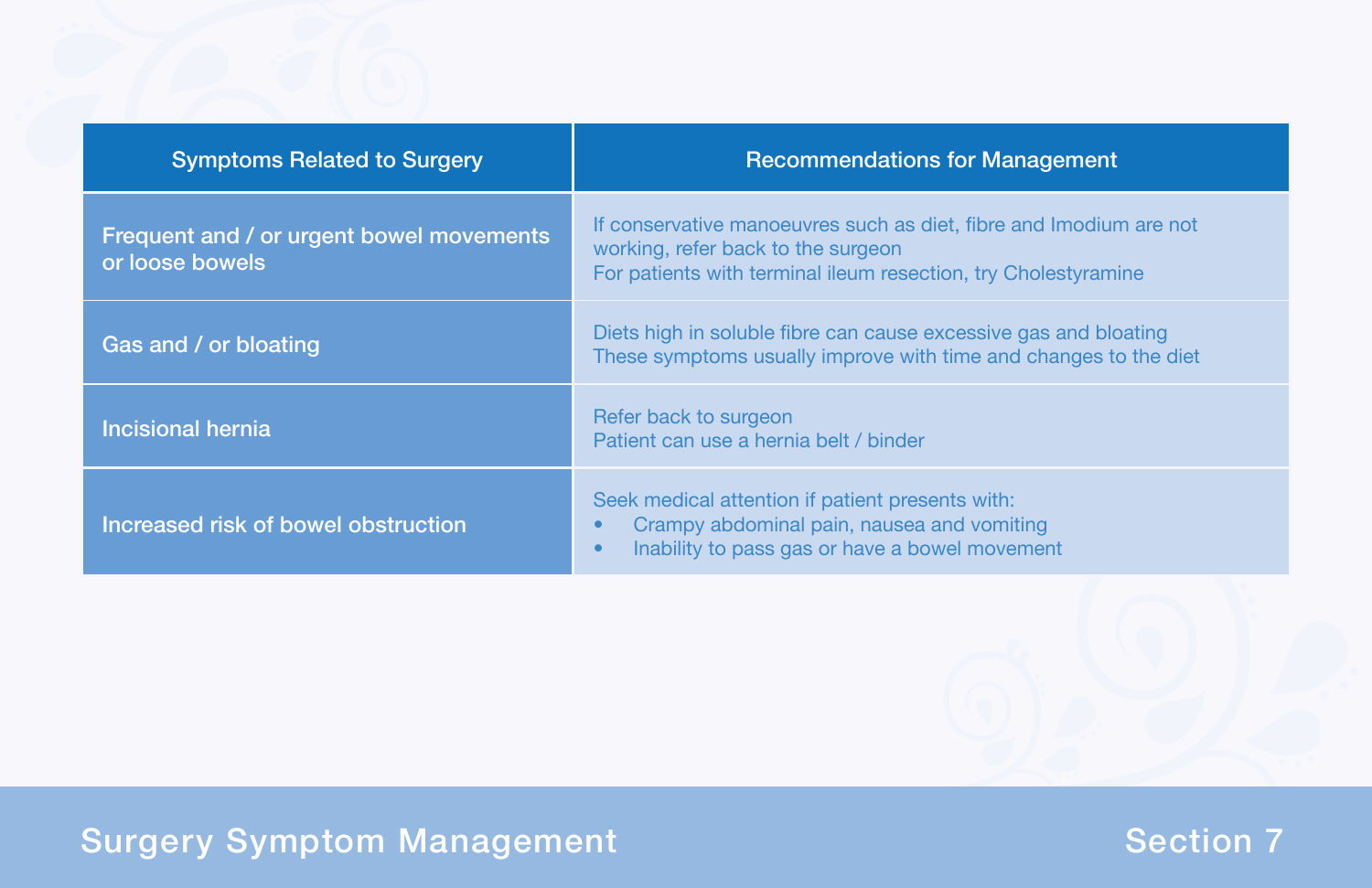| <b>Symptoms Related to Medications</b>                                                         | <b>Recommendations for Management</b>                                                                                                                                                             |
|------------------------------------------------------------------------------------------------|---------------------------------------------------------------------------------------------------------------------------------------------------------------------------------------------------|
| Peripheral neuropathy (associated with<br>treatment using oxaliplatin)                         | This is a common symptom<br>C<br>This symptom may improve with time away from chemotherapy<br>О<br>If affecting quality of life, try Lyrica / Gabapentin for<br>$\bullet$<br>neuropathic symptoms |
| "Chemo-brain" including difficulty<br>with short-term memory and the<br>ability to concentrate | This symptom is also commonly reported and usually<br>improves with time<br>Reassure the patient<br>c                                                                                             |

**Medication Symptom Management Section 8 and Section 8 and Section 8 and Section 8 and Section 8 and Section 8 and Section 8 and Section 8 and Section 8 and Section 8 and Section 8 and Section 8 and Section 8 and Section 8**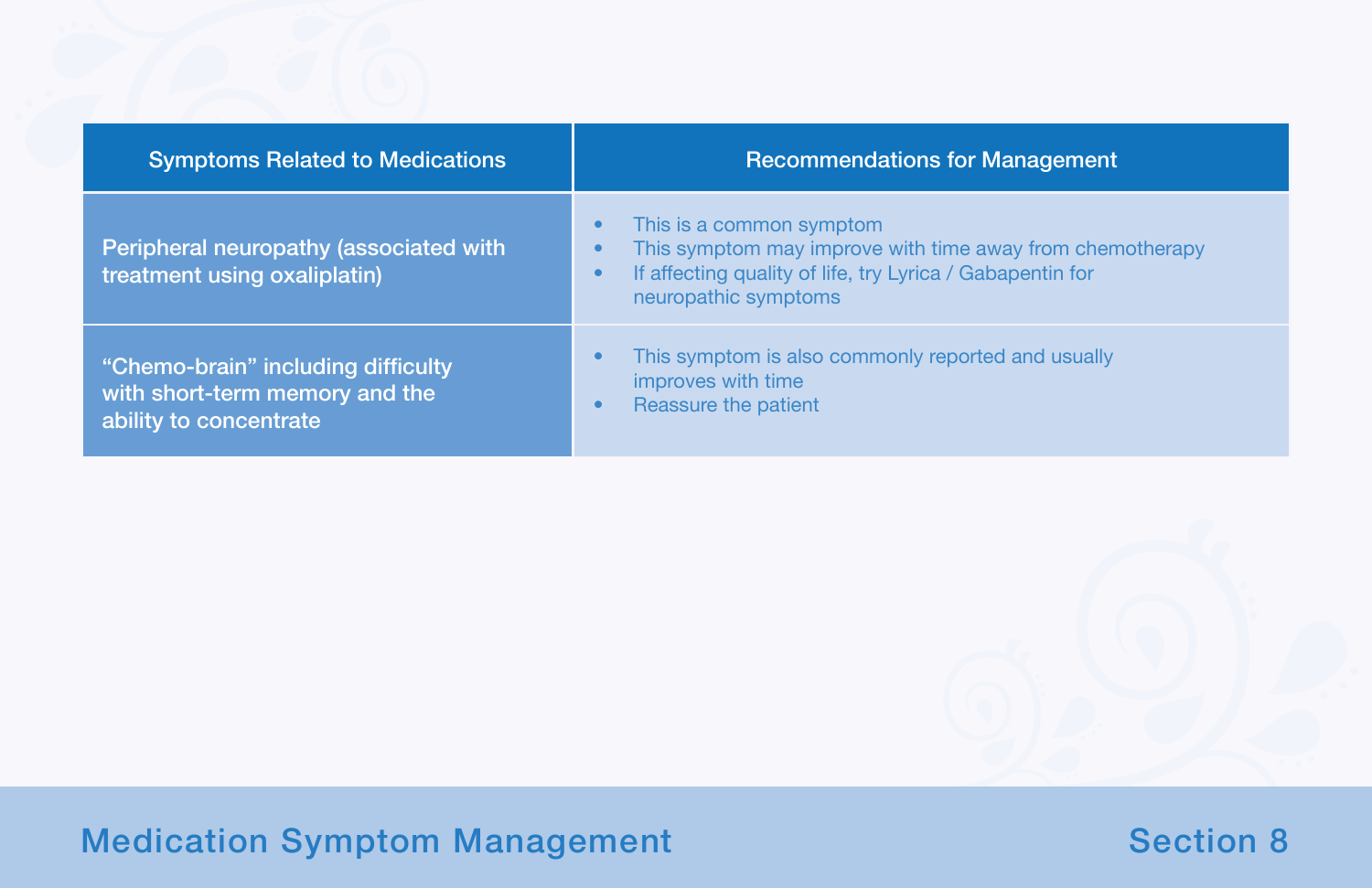| <b>Symptoms Related to Radiation</b>                               | <b>Recommendations for Management</b>                                                                                                                                                                                                                                                                                                                                                                                                               |
|--------------------------------------------------------------------|-----------------------------------------------------------------------------------------------------------------------------------------------------------------------------------------------------------------------------------------------------------------------------------------------------------------------------------------------------------------------------------------------------------------------------------------------------|
| Localized skin changes (i.e., colour,<br>texture, loss of hair)    | Skin atrophy is rare<br>More common: Mild hyperpigmentation $-$ no specific treatment<br>Skin moisturizers for chronic dry desquamation for symptomatic relief<br>$\bullet$                                                                                                                                                                                                                                                                         |
| Rectal ulceration and / or bleeding<br>(radiation colitis)         | Diet modifications to minimize constipation<br>If moderate, use fibre containing foods<br>$\bullet$<br>Appropriate analgesics for pain from rectal ulcers<br>$\bullet$<br>Lower G.I. endoscope to assess severity or rule out other causes<br>$\bullet$<br>of rectal bleeding<br>Rectal route – steroid preparations to minimize acute episodes<br>$\bullet$<br>of pain / bleeding<br>Surgical opinion for severe intractable symptoms<br>$\bullet$ |
| <b>Anal dysfunction (incontinence)</b>                             | Diet modifications to avoid diarrhea and loose stools<br>$\bullet$<br>Anti-diarrhea's (Imodium / Lomotil)<br>$\bullet$<br>Sanitary pads for undergarments<br>$\bullet$                                                                                                                                                                                                                                                                              |
| <b>Bowel obstruction (from unintended</b><br>small bowel scarring) | Medical evaluation with clinical exam / imaging (abdominal x-rays<br>$\bullet$<br>and CT scan) to asses for evidence, level and degree of obstruction<br>Urgent assessment by surgeon if bowel obstruction suspected                                                                                                                                                                                                                                |

# **Radiation Symptom Management Section 9 Access 19 Access 19 Access 19 Access 19 Access 19 Access 19 Access 19 Access 19 Access 19 Access 19 Access 19 Access 19 Access 19 Access 19 Access 19 Access 19 Access 19 Access 19 Ac**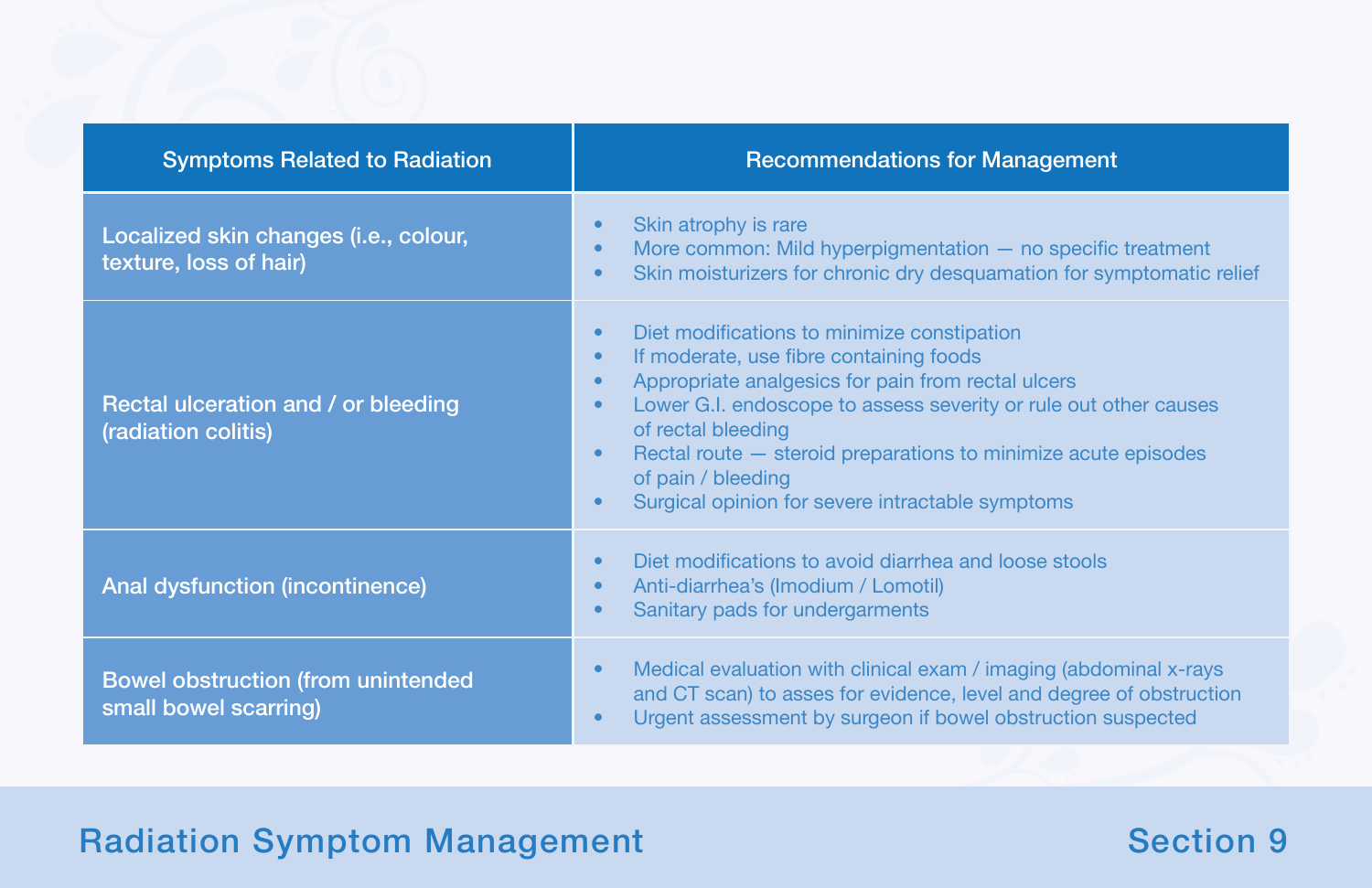| <b>Symptoms Related to Radiation</b>                                                                 | <b>Recommendations for Management</b>                                                                                                                                                                                                                                      |
|------------------------------------------------------------------------------------------------------|----------------------------------------------------------------------------------------------------------------------------------------------------------------------------------------------------------------------------------------------------------------------------|
| <b>Infertility</b>                                                                                   | The likelihood of fertility issues may have been discussed and acted on<br>in the pre-treatment phase. If a patient is seeking more information,<br>contact the Fertility Clinic at London Health Sciences Centre:<br>519 685-8500 ext. 55224                              |
| Sexual dysfunction (e.g., vaginal dryness,<br>erectile dysfunction, retrograde ejaculation)          | <b>Female:</b> the use of vaginal moisturizer three times per week and a thick<br>lubricant prior to sexual activity is recommended<br>Male: if there are ongoing erectile dysfunction and retrograde ejaculation<br>issues, patients may be referred to a local Urologist |
| Second primary cancers in the radiation<br>field (typically about seven years after<br>radiotherapy) | Refer back to the patient's treating surgeon                                                                                                                                                                                                                               |

# **Radiation Symptom Management Section 9 Access 19 Access 19 Access 19 Access 19 Access 19 Access 19 Access 19 Access 19 Access 19 Access 19 Access 19 Access 19 Access 19 Access 19 Access 19 Access 19 Access 19 Access 19 Ac**